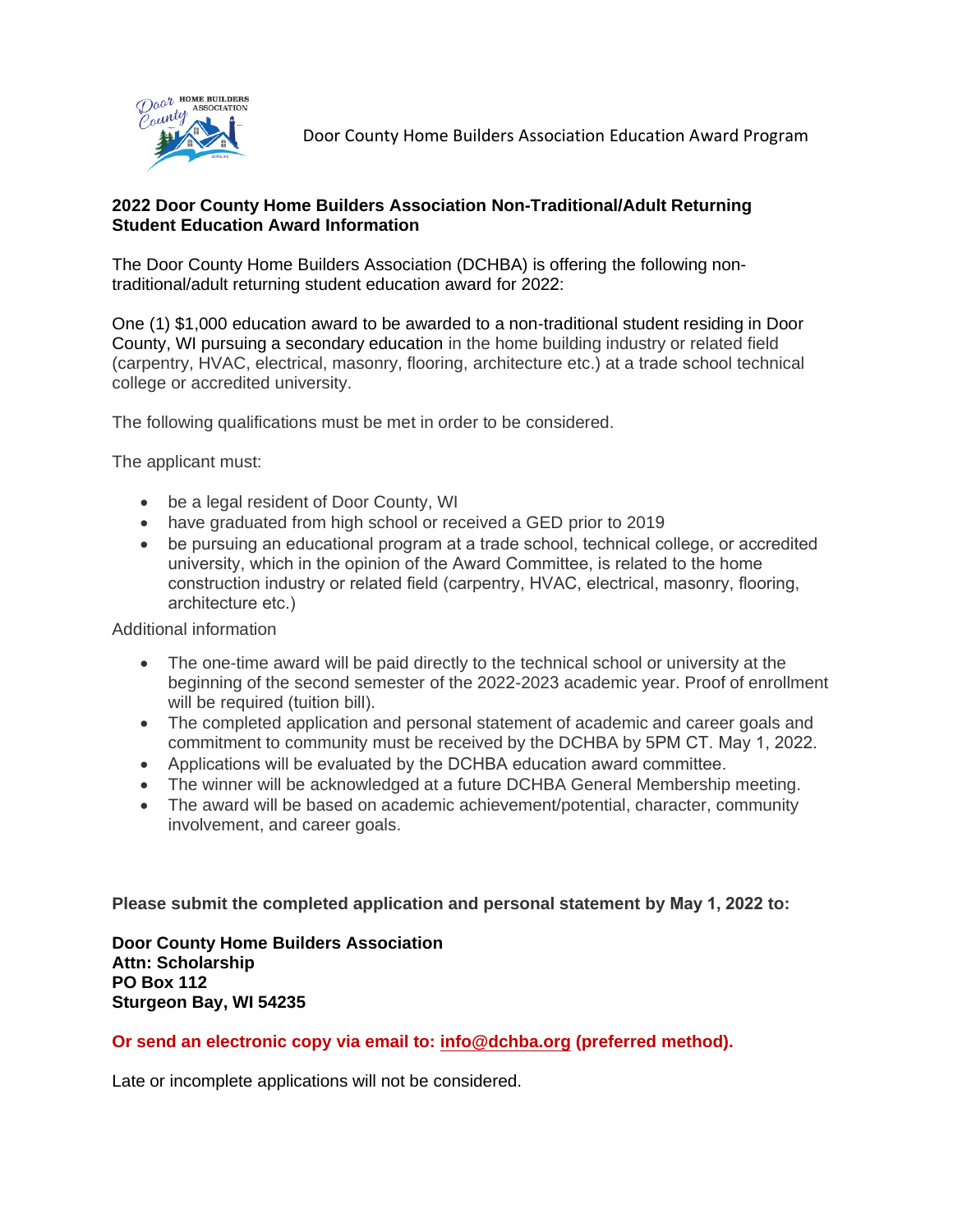

## **2022 DCHBA Non-Traditional/Adult Returning Student Education Award Application**

| Name:                               |                |  |  |
|-------------------------------------|----------------|--|--|
| Address:                            |                |  |  |
| Phone:                              | Email Address: |  |  |
| Year of high school graduation/GED: |                |  |  |

| School Attending for 2022-2023 Academic Year:                    |
|------------------------------------------------------------------|
| Course of Study:                                                 |
| If you are currently enrolled, GPA as of the last complete term: |

| <b>Employment Experience</b> |                         |              |  |  |
|------------------------------|-------------------------|--------------|--|--|
| Company                      | <b>Title/Job Duties</b> | <b>Dates</b> |  |  |
|                              |                         |              |  |  |
|                              |                         |              |  |  |
|                              |                         |              |  |  |

| <b>Community Involvement</b> |                                                   |  |  |  |
|------------------------------|---------------------------------------------------|--|--|--|
| Organization                 | Position/Responsibilities/Activities/Achievements |  |  |  |
|                              |                                                   |  |  |  |
|                              |                                                   |  |  |  |
|                              |                                                   |  |  |  |
|                              |                                                   |  |  |  |

| Reference                                                                                                     |               |  |  |  |
|---------------------------------------------------------------------------------------------------------------|---------------|--|--|--|
| Please provide a non-family member reference, either personal or professional, who may be contacted by the    |               |  |  |  |
| committee and can attest to your character and commitment to your education, community, and the home building |               |  |  |  |
| industry in Door County.                                                                                      |               |  |  |  |
| Name:                                                                                                         | Relationship: |  |  |  |
|                                                                                                               |               |  |  |  |
| Email:                                                                                                        |               |  |  |  |

On the next sheet, please write a 300-500 word personal statement outlining your academic and career goals, why you are interested in your intended trade, and how you plan to make use of your skills in the home building industry in Door County in the future.

I, the undersigned certify that all of the information I have included in and with my application is true. I agree that if I am selected for an award, my name, photograph, and/or statement may be used for publicity purposes with no additional compensation by DCHBA.

-------------------------------------------------------------------------------------------- ----------------------

Applicant Signature Date Date Date Date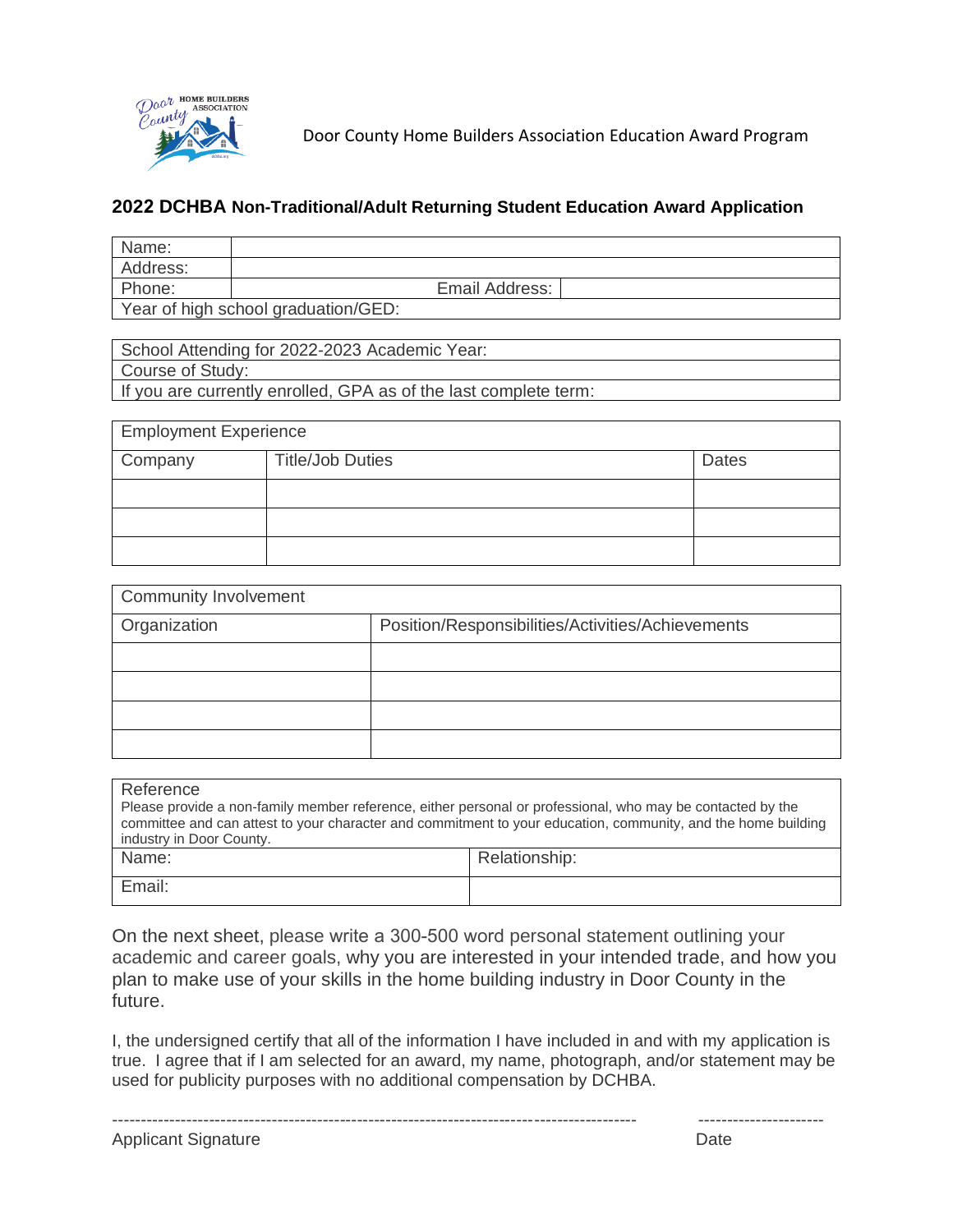

## **2022 DCHBA Non-Traditional Education Award Personal Statement**

Applicant Name: \_\_\_\_\_\_\_\_\_\_\_\_\_\_\_\_\_\_\_\_\_\_\_\_\_\_\_\_\_\_\_\_\_\_\_\_\_\_\_\_\_\_\_\_\_\_\_\_\_\_\_\_\_\_\_\_\_\_

Please briefly (300-500 words) outline your academic and career goals, why you are interested in your intended trade, and how you plan to make use of your skills in the home building industry in Door County in the future**.**